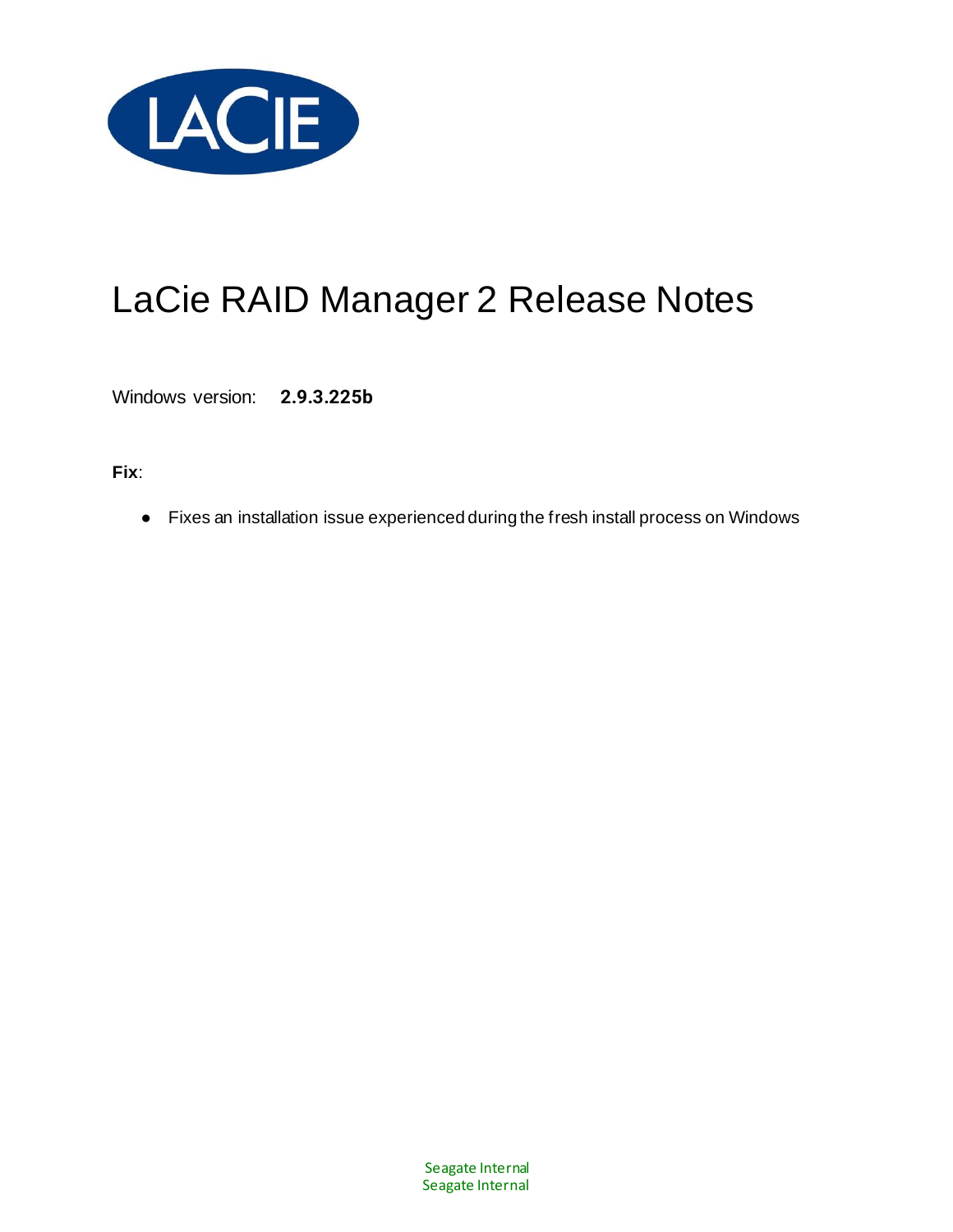

Windows version: 2.9.3.225 Mac version: 2.9.3.225

**Important**: LaCie RAID Manager v2.6 is not compatible with macOS 10.9 and below.

**Fix**:

- Telemetry fixes
- Minor bug fixes

Mac version: 2.9.3.207

**Important**: LaCie RAID Manager v2.6 is not compatible with macOS 10.9 and below.

**Fix**:

● Adds support for **Apple Silicon Macs** Mac (M1)

Windows version: 2.9.3.137 Mac version: 2.9.3.137

**Important**: LaCie RAID Manager v2.6 is not compatible with macOS 10.9 and below.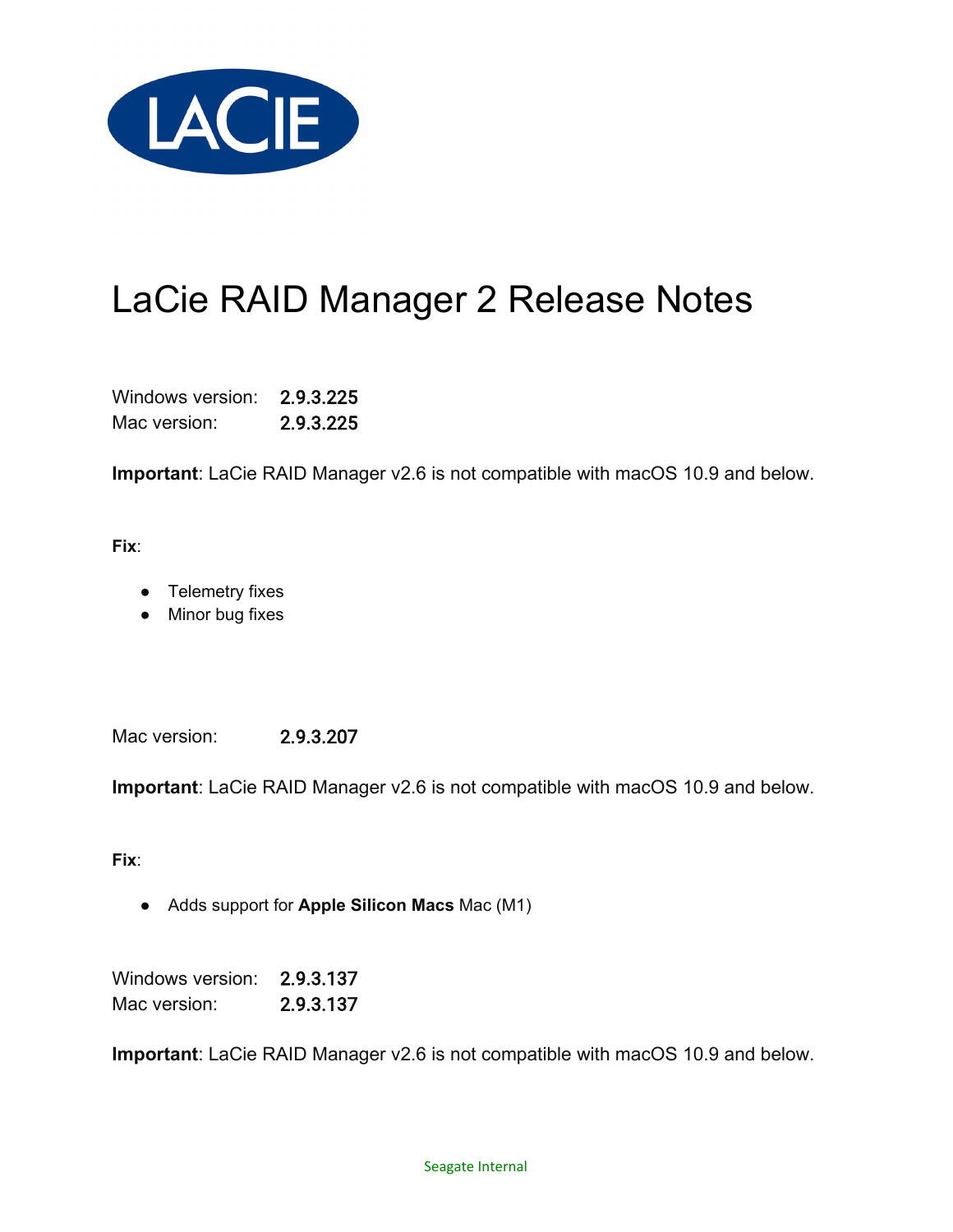

**Fix**:

- Minor bug fixes
- Minor translations fixes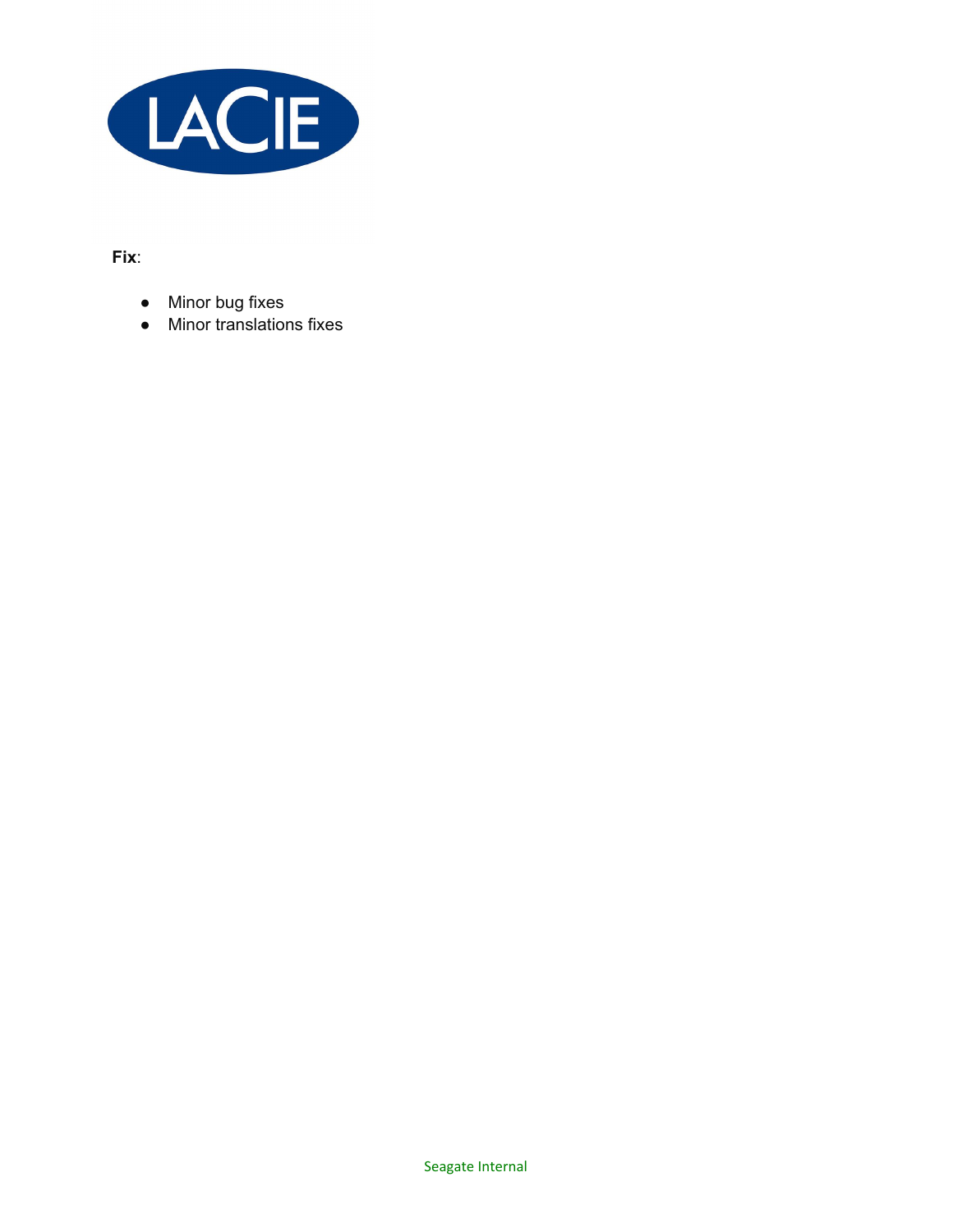

Windows version: **2.9.3.60**

**Fix**:

● Resolves several security vulnerabilities in the software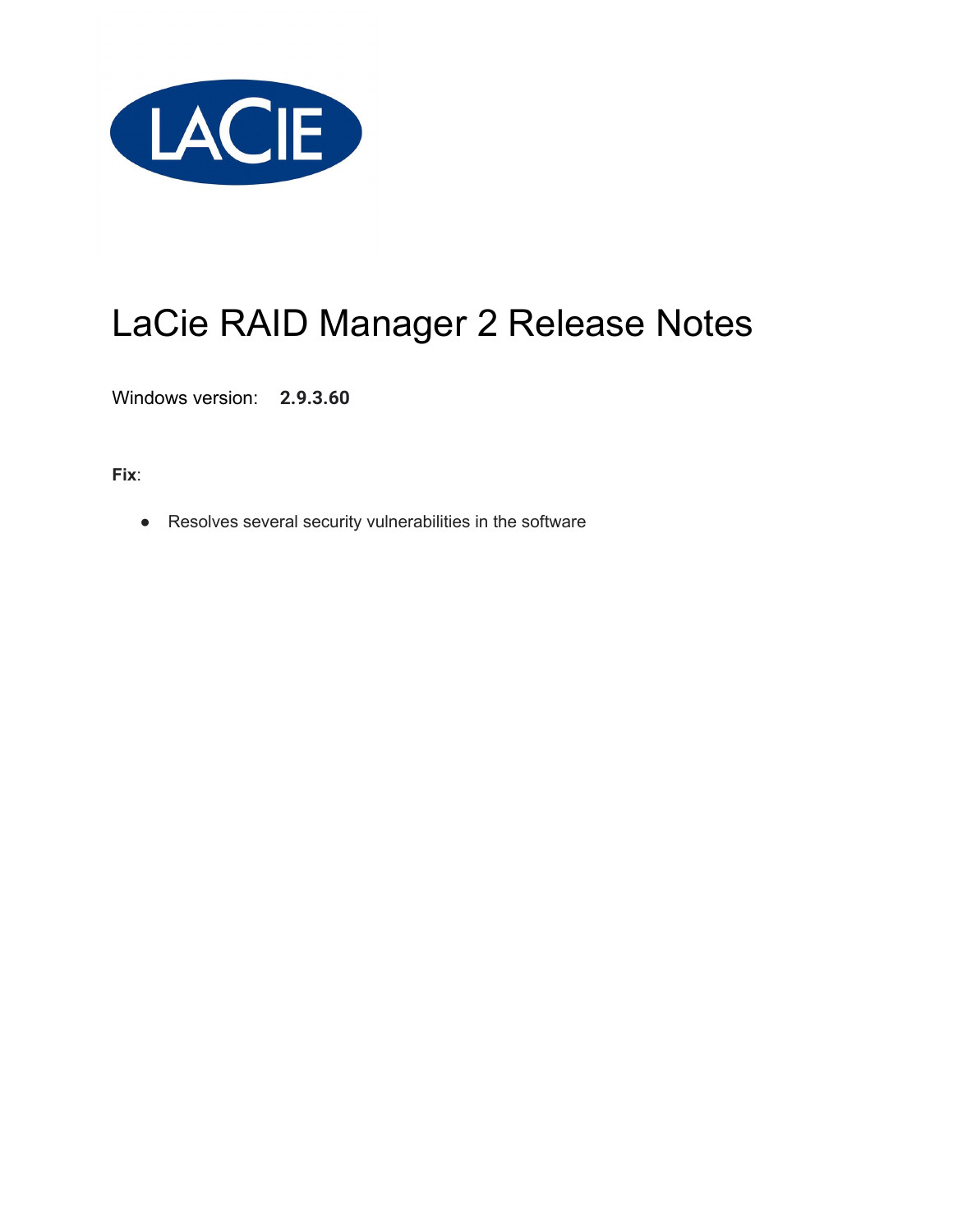

Windows version: **2.9.3.6** Mac version: **2.9.3.6**

**Important**: LaCie RAID Manager v2.6 is not compatible with macOS 10.9 and below.

**Fix**:

• Minor bug fixes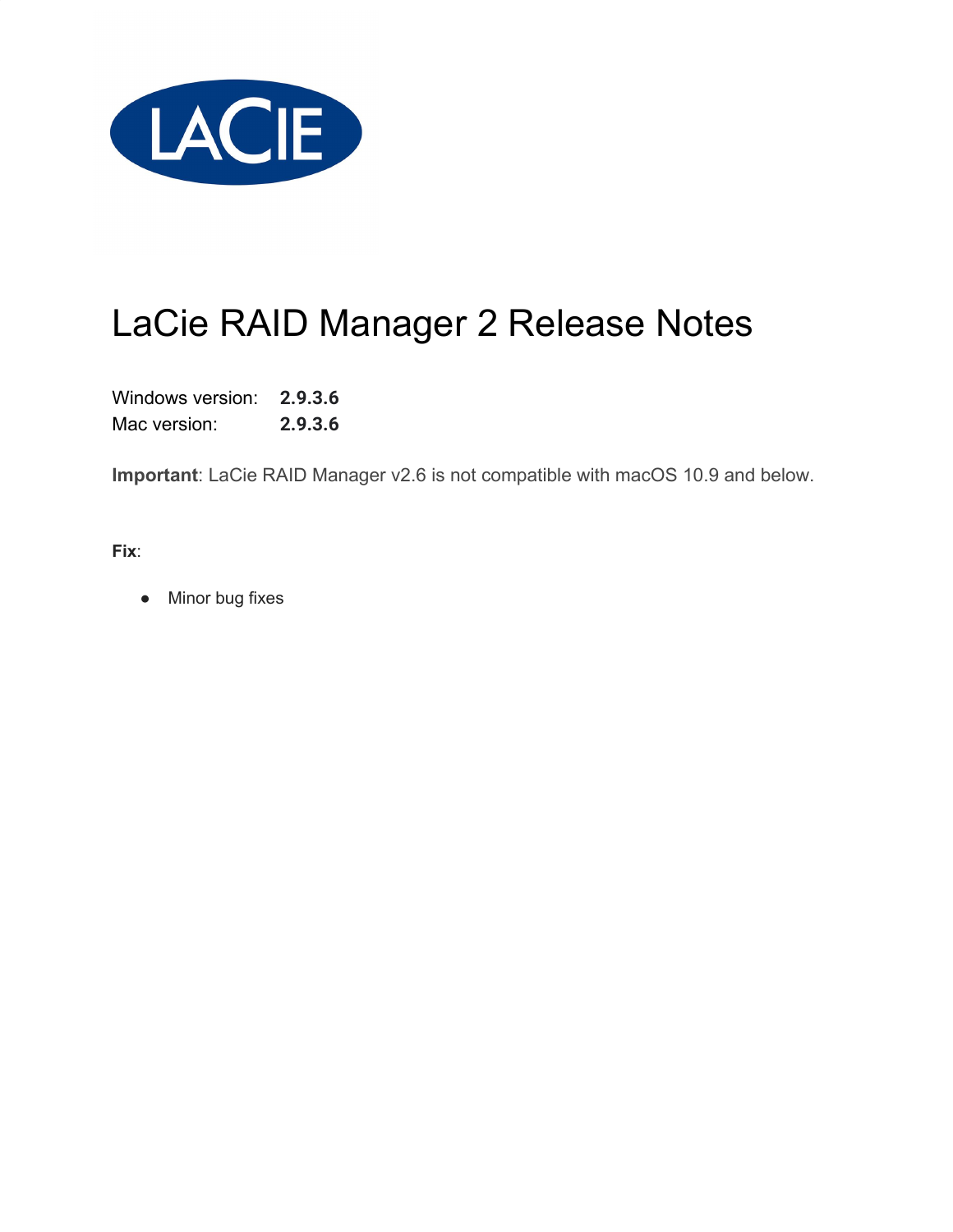

Windows version: **2.9.2.129** Mac version: **2.9.2.129**

**Important**: LaCie RAID Manager v2.6 is not compatible with macOS 10.9 and below.

**Fix**:

- Adds support for macOS 10.15 Catalina
- Minor bug fix

#### **Features**:

• Add a feature to name volume during the array setup process (2big Dock, 2big RAID and Rugged RAID Shuttle)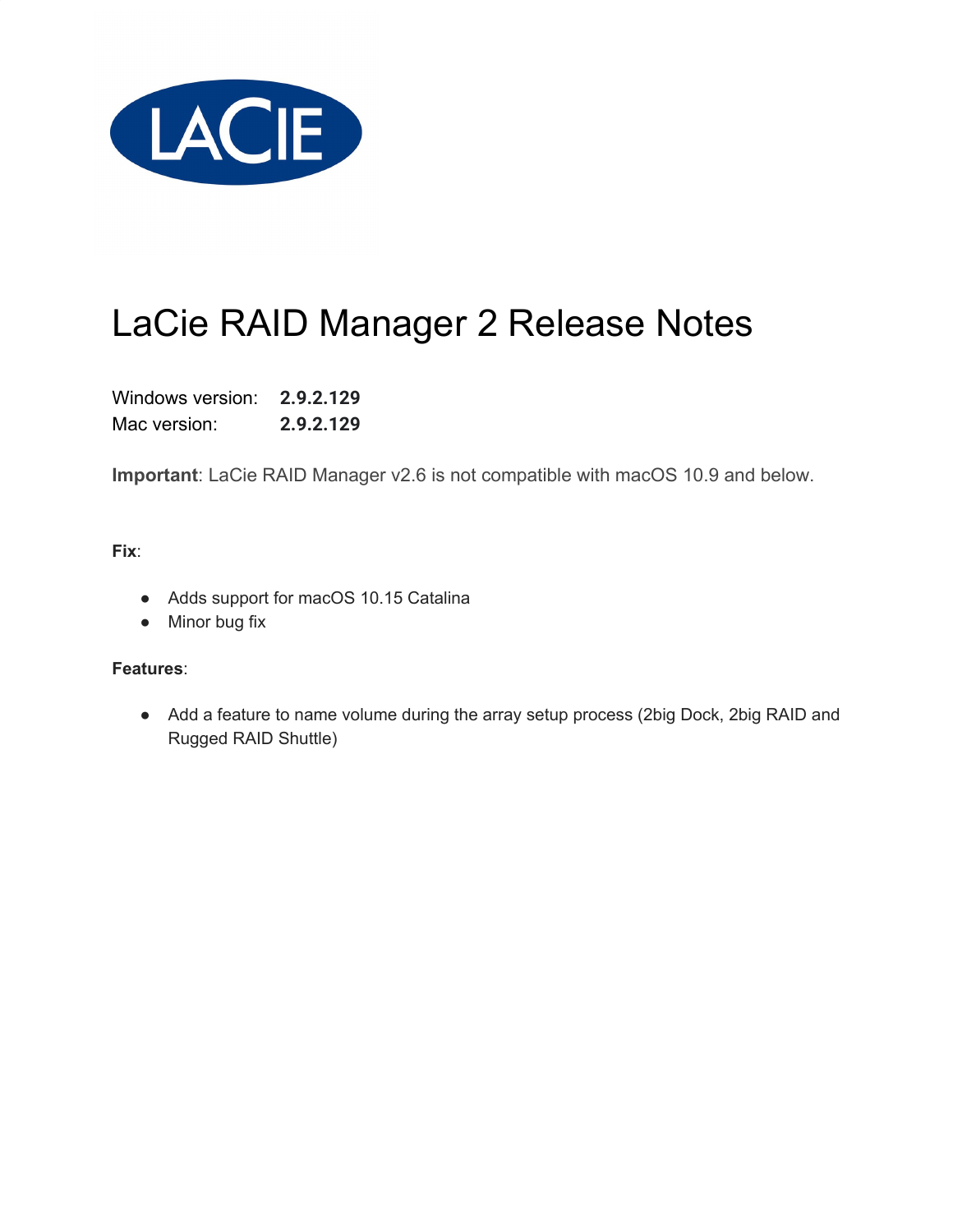

Windows version: **2.9.1.105** Mac version: **2.9.1.105**

**Important**: LaCie RAID Manager v2.6 is not compatible with macOS 10.9 and below.

- Adds support for LaCie Rugged RAID Shuttle
- Minor bug fixes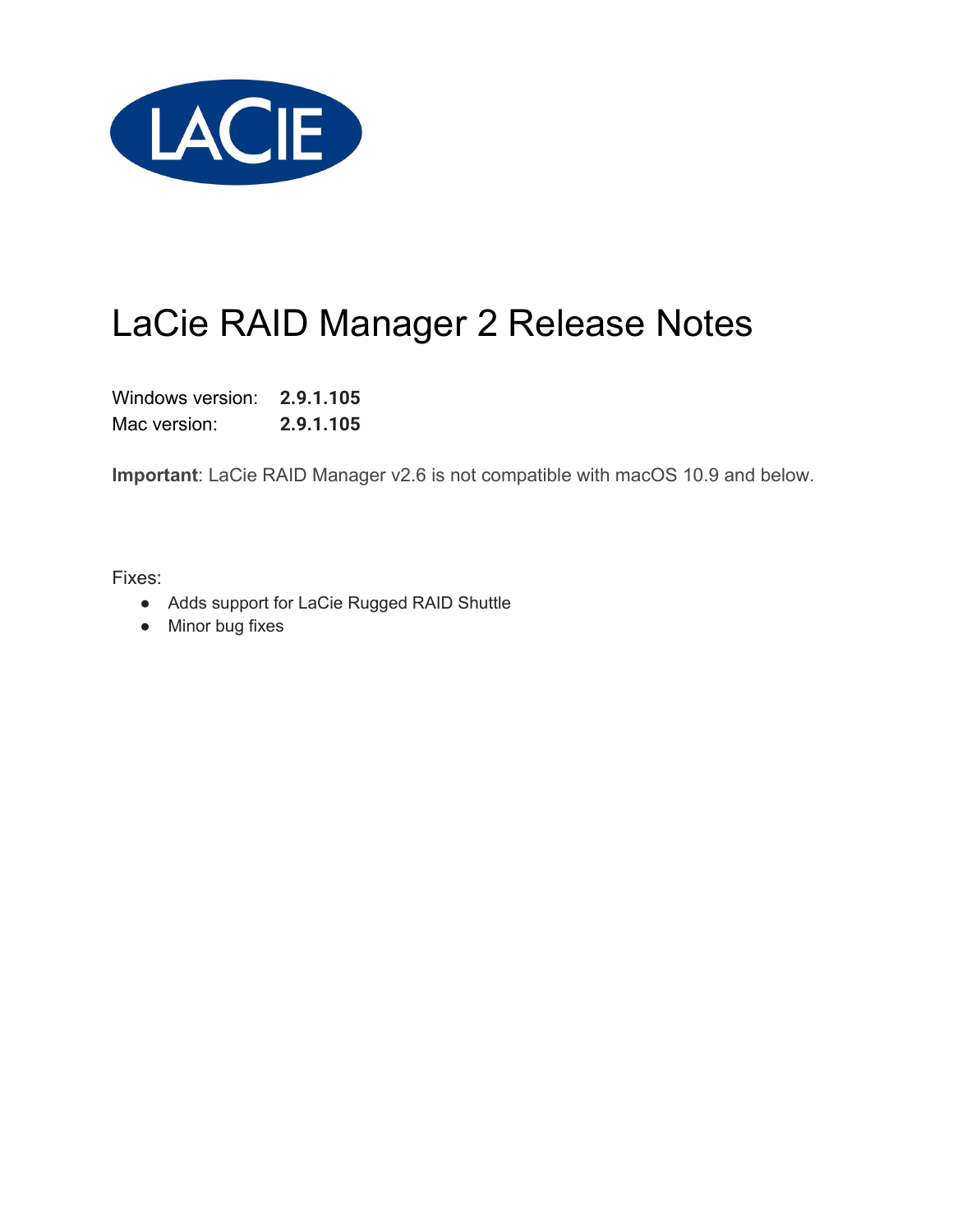

Windows version: **2.9.0.81** Mac version: **2.9.0.81**

**Important**: LaCie RAID Manager v2.6 is not compatible with macOS 10.9 and below.

Fixes:

● Adds support for LaCie 2big RAID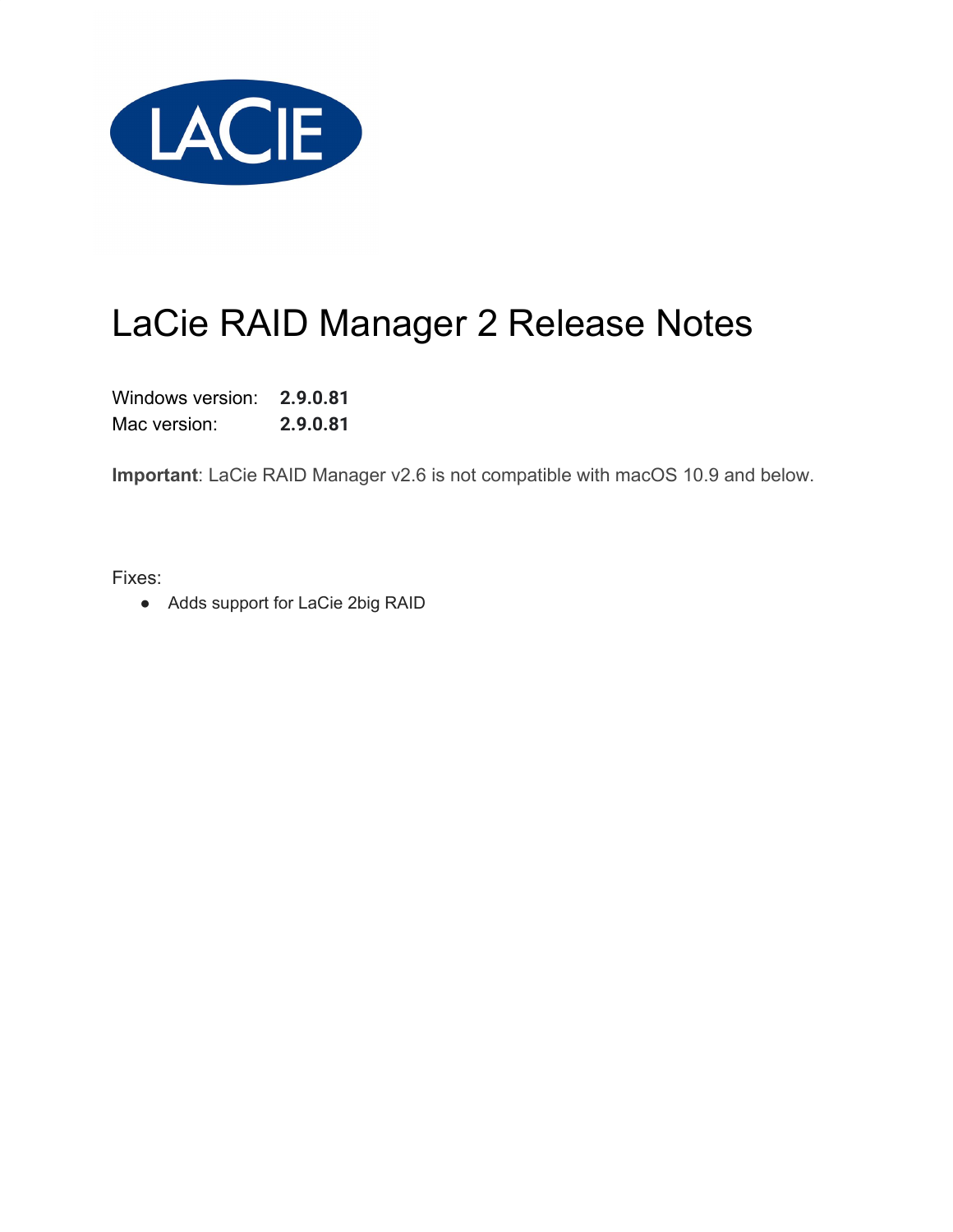

Windows version: **2.8.2.64** Mac version: **2.8.2.64**

**Important**: LaCie RAID Manager v2.6 is not compatible with macOS 10.9 and below.

- Fix issue with drive formatting in JBOD mode (Rugged Raid Pro, 2big Dock)
- Fix issue with formatting on non English Windows OS
- Fix refresh display issue in JBOD mode (Rugged Raid Pro, 2big Dock)
- Fix an issue on Rugged Raid Pro and 2big Dock after firmware update
- Cosmetic fixes on MacOS Mojave
- Fix several wording issues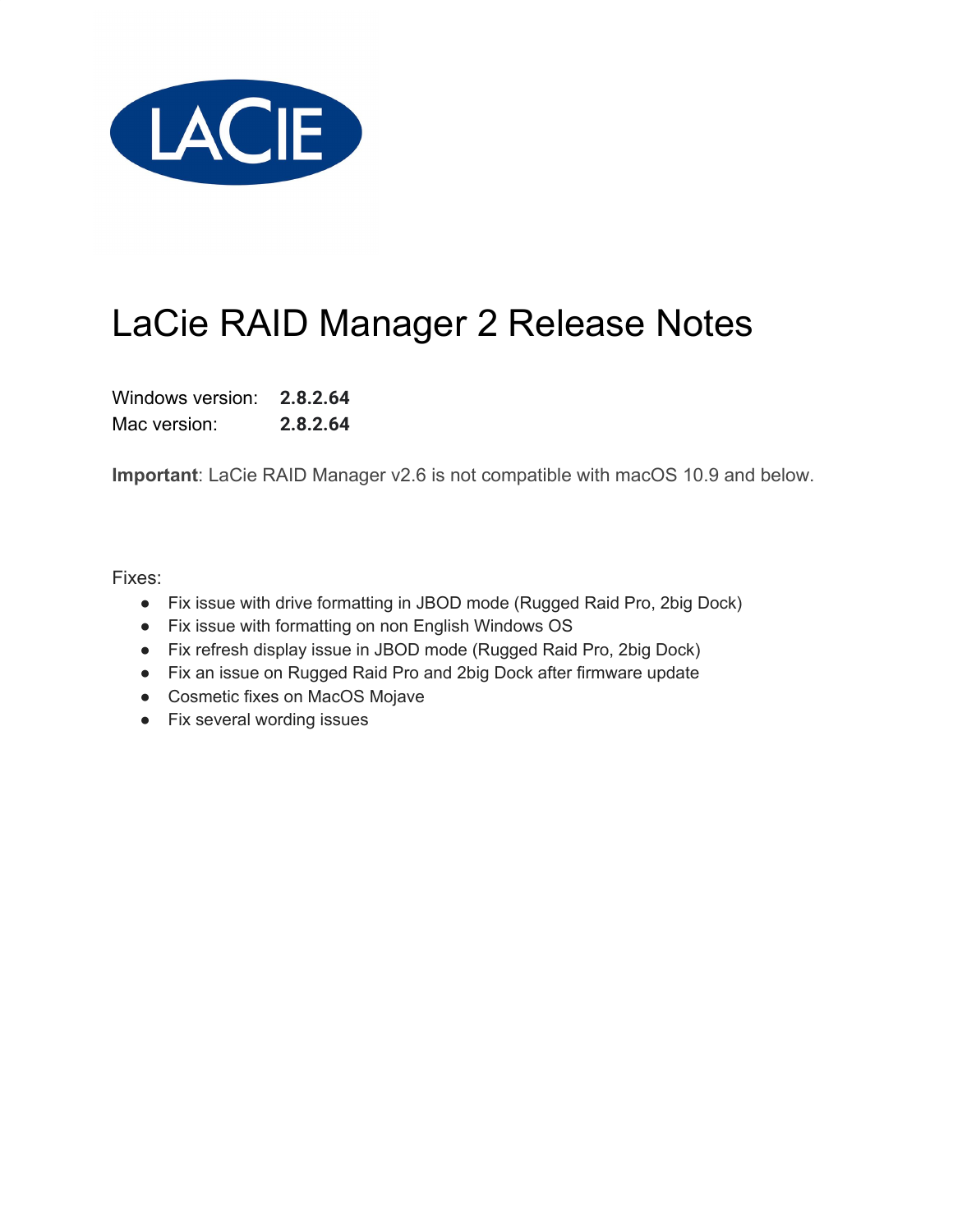

Windows version: **2.8.0.120** Mac version: **2.8.0.120**

**Important**: LaCie RAID Manager v2.6 is not compatible with macOS 10.9 and below.

Features:

● Add format feature at volume creation

Fixes:

• Minor bug fixes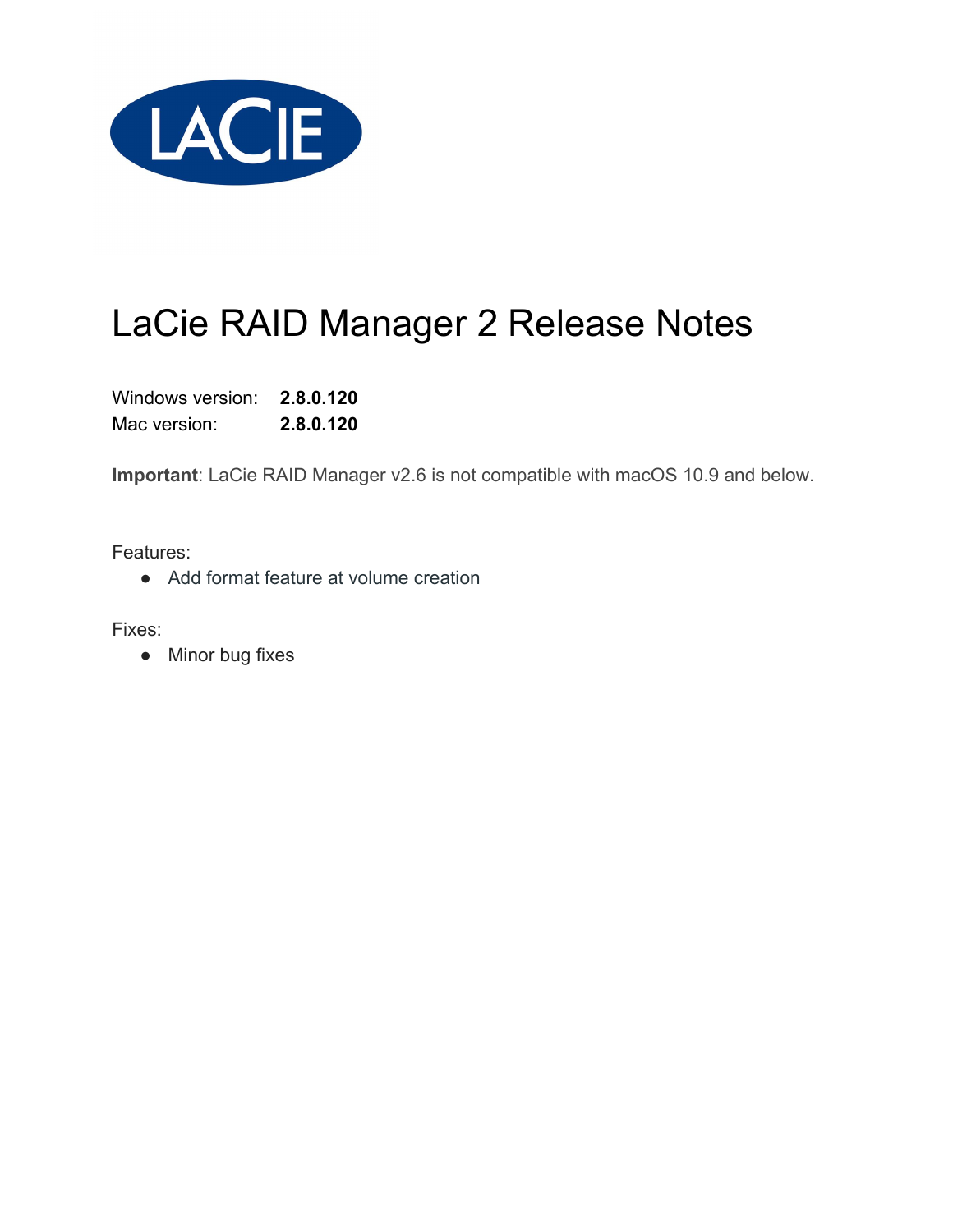

Mac version: **2.8.0.66**

**Important**: LaCie RAID Manager v2.6 is not compatible with macOS 10.9 and below.

Fixes:

● Includes an updated driver to resolve "Missing Driver" error in LaCie RAID Manager and some detection issues with products connected with Thunderbolt 3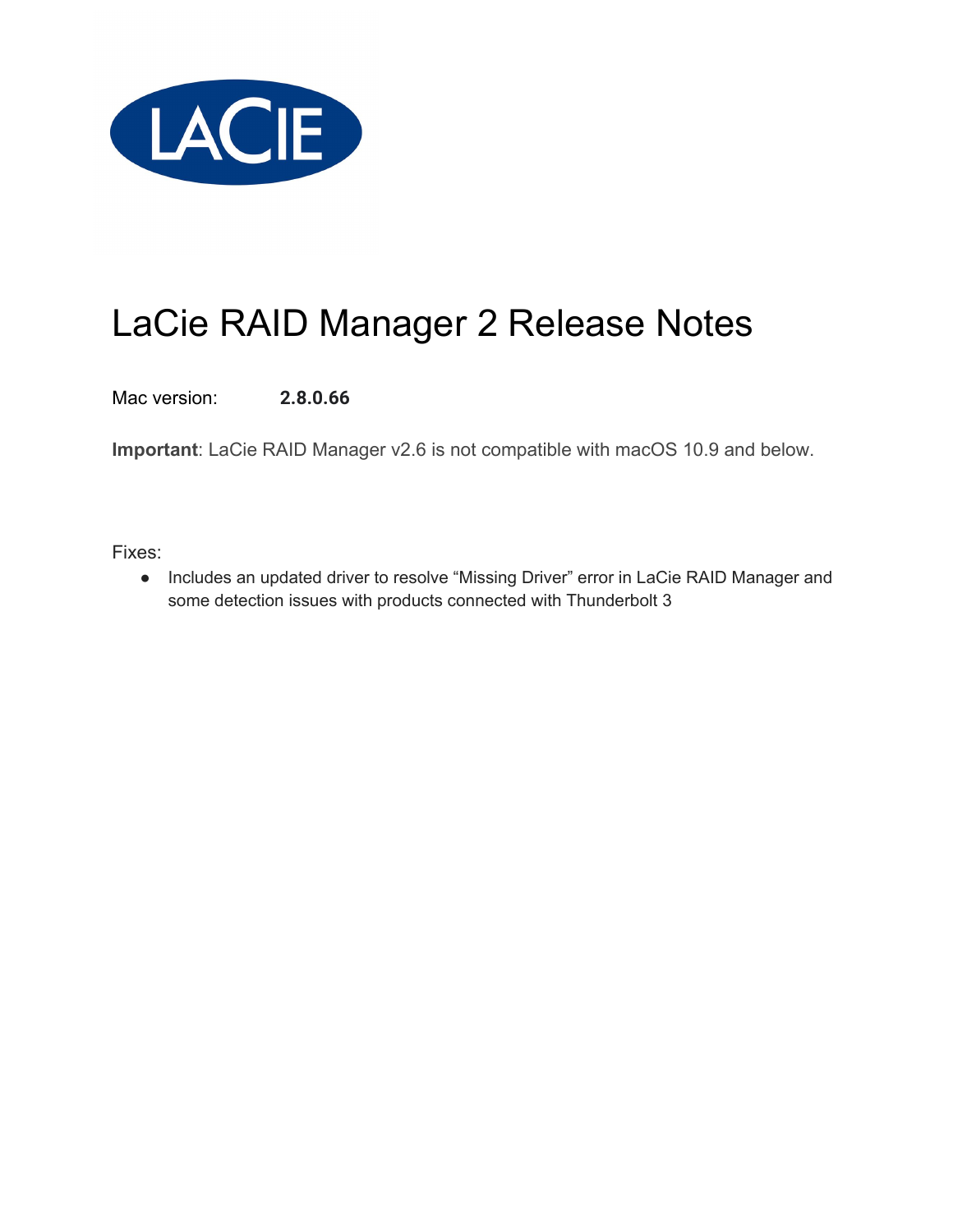

Windows version: **2.7.225.51735** Mac version: **2.7.225.51740**

**Important**: LaCie RAID Manager v2.6 and above is not compatible with macOS 10.9 and below.

Features and Enhancements:

- Added support for new the product LaCie Rugged RAID Pro
- Improved RAID Management for products with 2 bays

Fixes:

• Minor bug fixes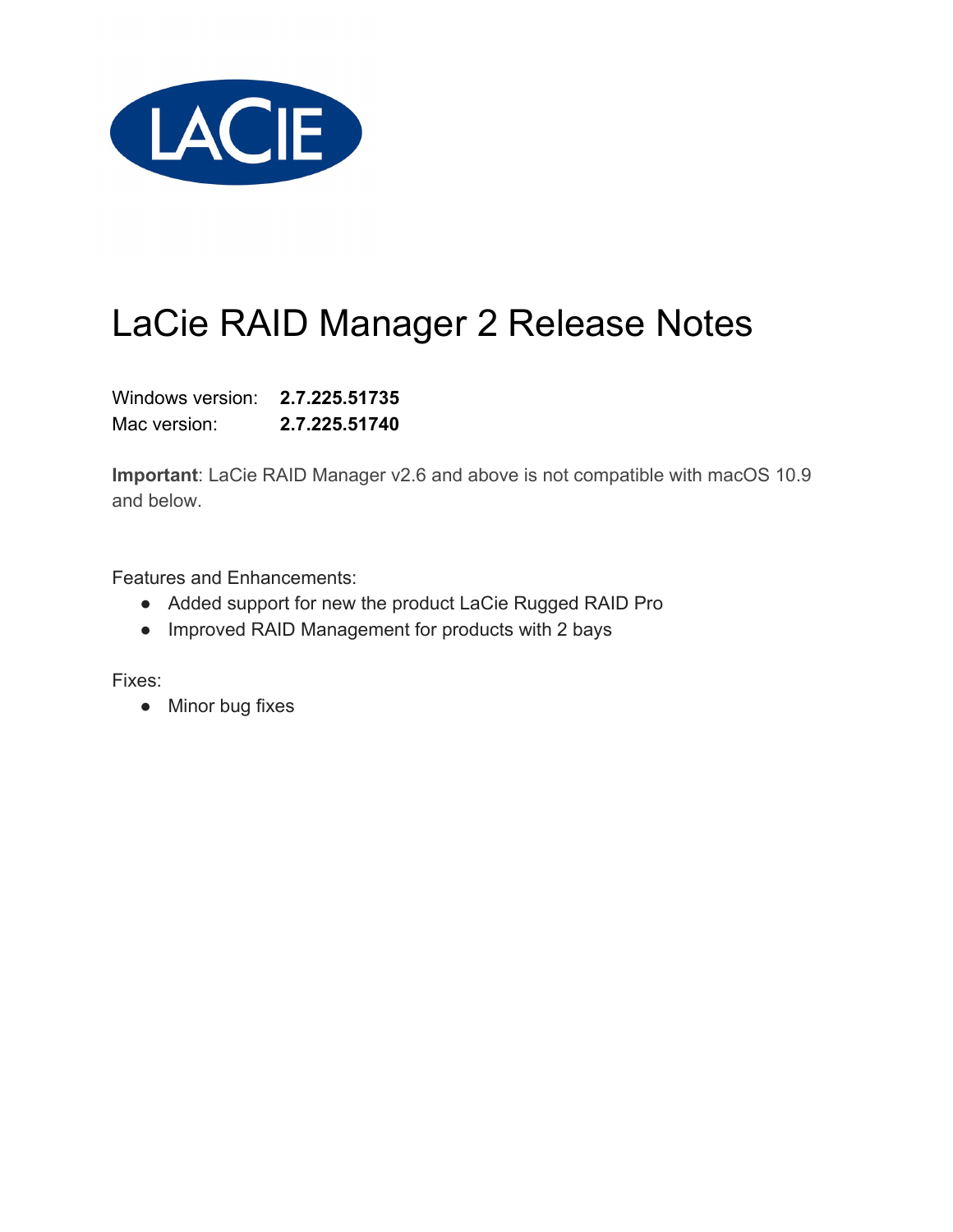

Windows version: **2.6.357.44850** Mac version: **2.6.357.44854**

**Important**: LaCie RAID Manager v2.6 is not compatible with macOS 10.9 and below.

- Improve telemetry
- Fix minor bugs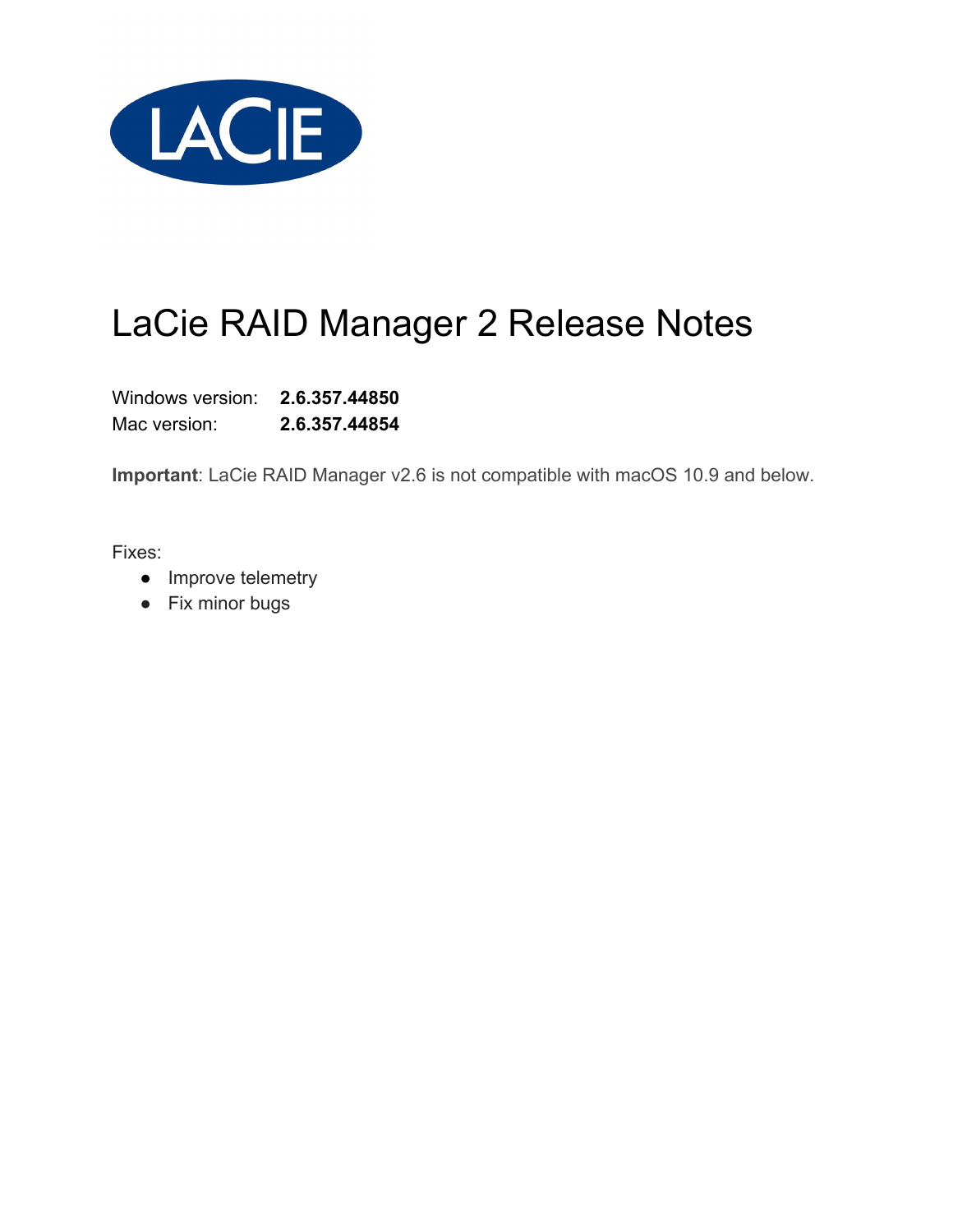

Windows version: **2.6.331.38941** Mac version: **2.6.331.38945**

**Important**: LaCie RAID Manager v2.6 is not compatible with macOS 10.9 and below.

Enhancements:

- New LaCie RAID Manager Icon
- Added feature to easily manage the available disks
- Array maintenance page refresh
- Create array wizard radio buttons
- Added low power mode feature for new product
- Added feature to register device
- Fetching new events only under notifications
- Added telemetry
- Added array distribution graph
- Update RAID bridge

- Incorrect notification when setting sliders to Low under Device settings
- Crash during manual firmware update
- Disabled feature to run check disk for disks that are not in use
- Fix issue when changing array name
- Fix translations
- Fix false RAID broken warning when awakening the device
- Fix issue in calculation of missing disk count
- Fix minor bugs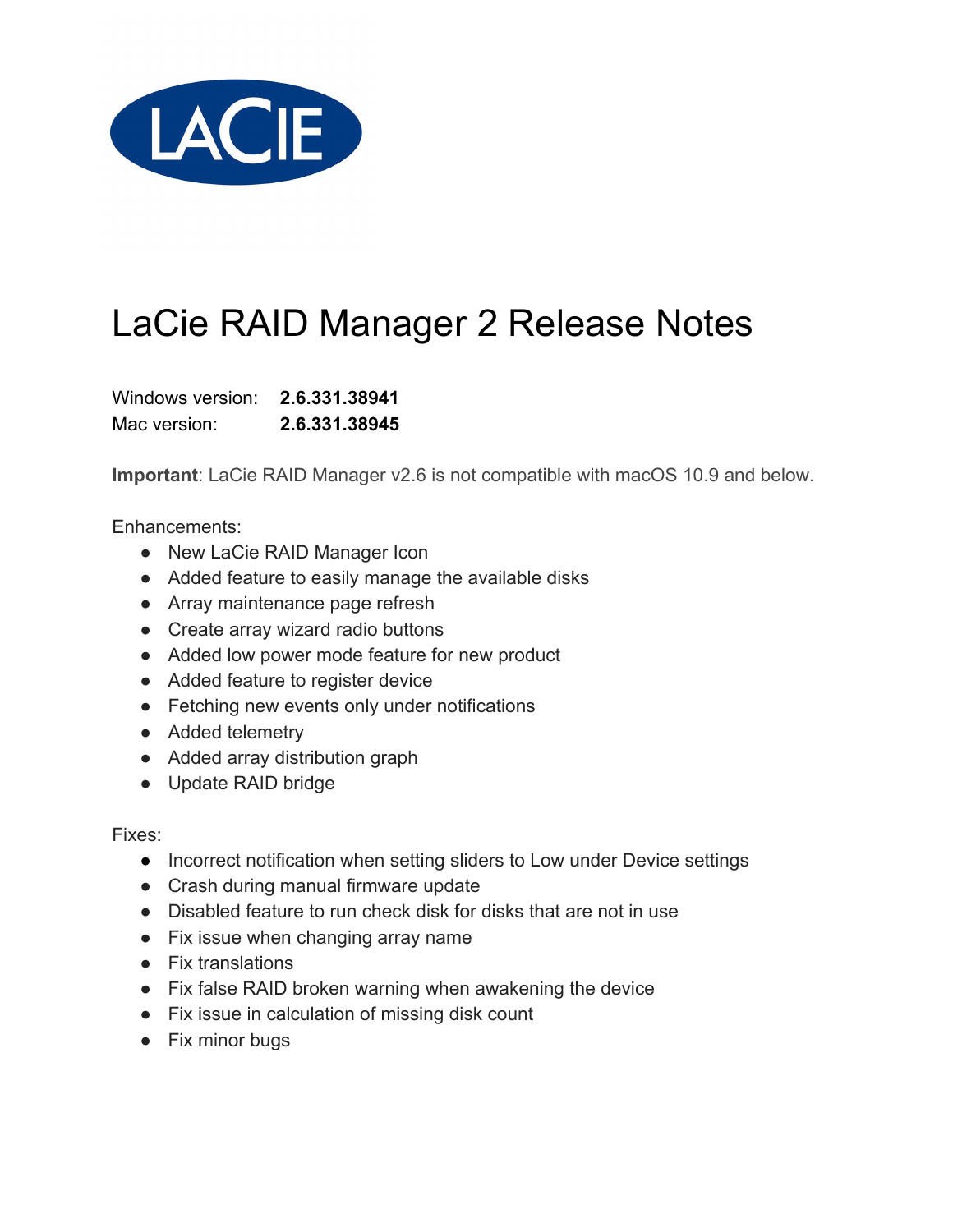

Windows version: **2.5.720.29904** Mac version: **2.5.720.29906**

This is a maintenance update, with bug fixes and new features added.

Features:

- Added translations for pop-up messages and notifications
- Added support of new device's hardware
- Added new driver

- Fix freeze and crash of RAID Firmware update
	- If the path contains space and special characters
	- If the file is located on external device
- Fix detection of compatible devices
- Fix parsing process of System Firmware updater
- Fix incorrect notification when setting the sliders to low under device settings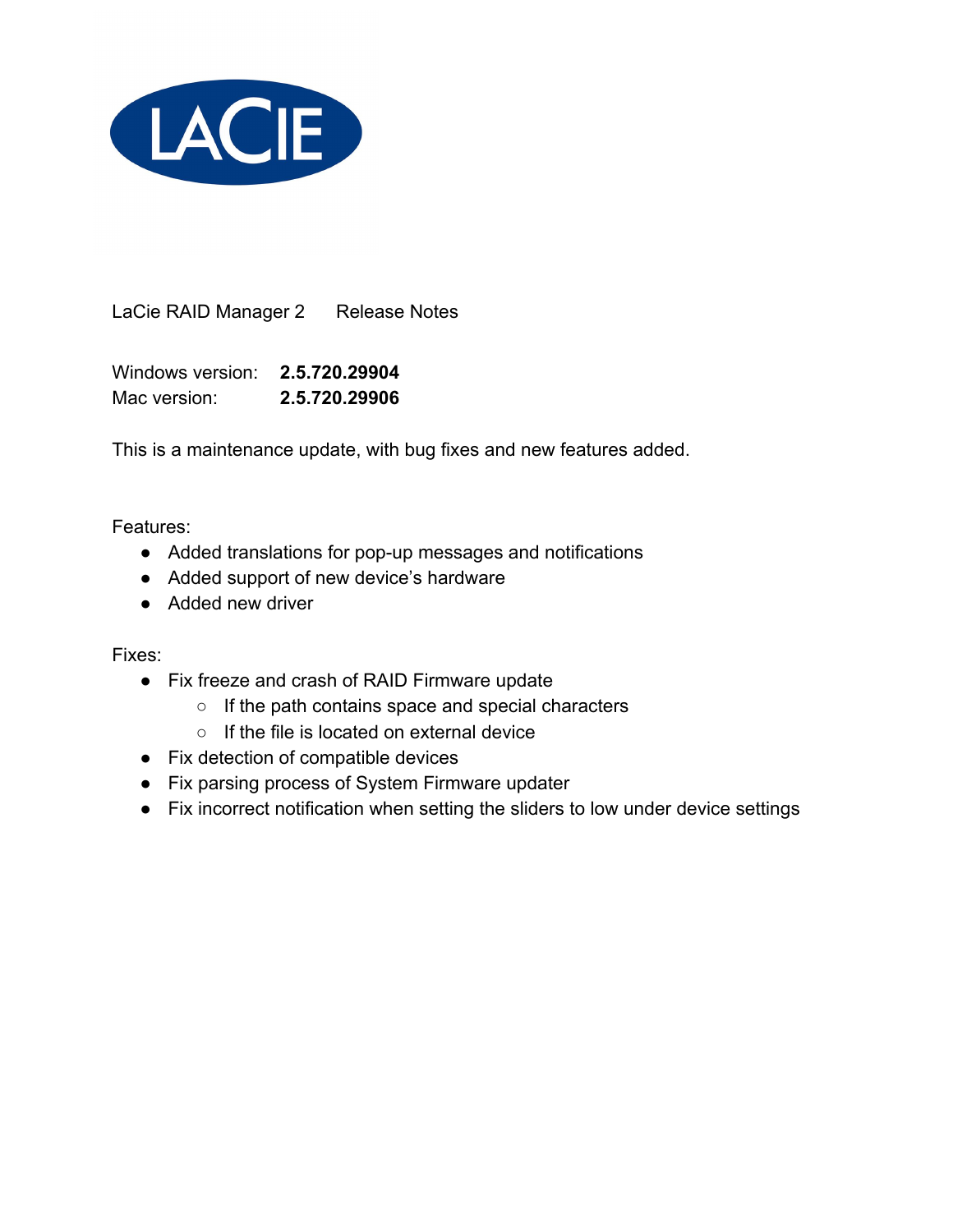

Windows version: **2.5.704.24243** Mac version: **2.5.704.24245**

This is a maintenance update, with bug fixes and new features added.

Features:

- Added option for manual firmware update (compatible devices only)
- Added feature to change the language
- Added features and support of new product
- Option to launch the application automatically after start computer
- Added filter to sort notifications
- Device name customization feature
- Added pop-up when new device is connected

- Fix RAID level information
- Fix freeze and crash issues
- Fix detection of non-compatible devices
- Fix the ability to add a spare drive to broken RAID
- Fix SMART status information
- Fix firmware update issues
- Fix email notification issue
- Fix notification issue
- Fix hard drive detection
- Fix capacity displayed issue